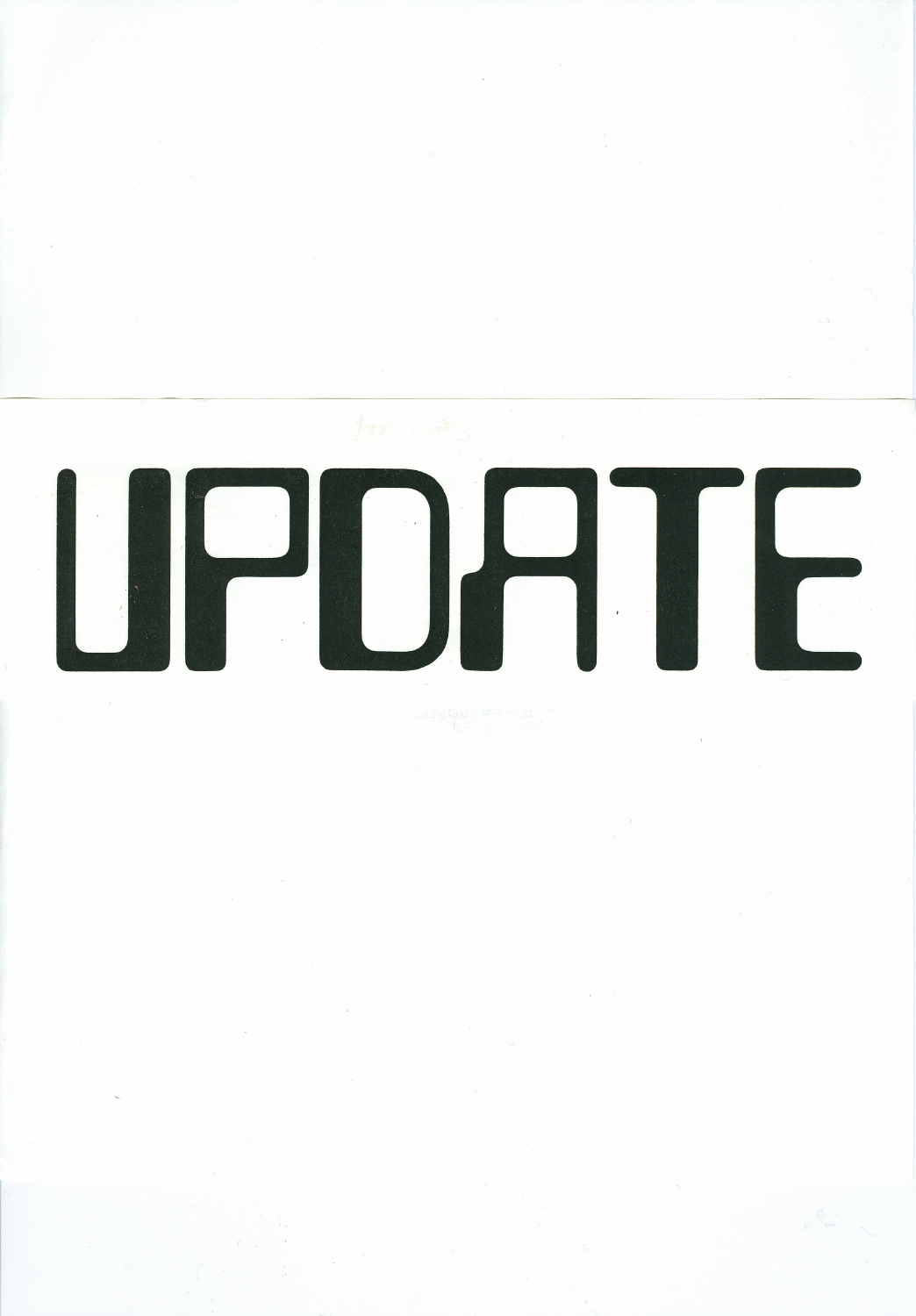$10.23$   $10.40$ 

 $U$ pdate  $2/3/75$ 

 $t$ ak 1 of 2

# CARDIAC CATH LAB TO OPEN

ON OR ABOUT FEBRUARY 17, the Hospital Center will add Cardiac Catheterization to its already considerable capabilities for the care of cardiac patients. With the opening of the laboratory, located in 3C, it is anticipated that the hospital's diagnostic capability with regard to cardiac disease will be greatly enhanced.

The laboratory's equipment permits catheters to be placed in various cardiac chambers in order to obtain information regarding abnormal cardiac valves, inborne heart defects and the blockage of coronary arteries. With the exact knowledge that these measures can provide, important decisions can be made with greater confidence concerning the medical and/or surgical treatment of cardiac patients.

Pressure measurements in the various heart chambers, oxygen content of the blood in those chambers, measurement of the amount of blood pumped by the heart, demonstration of abnormal connections between the various heart chambers, and structural analyses of the heart chambers and coronary arteries are among the many studies that can be performed in the laboratory. In addition, temporary pacemakers will be able to be placed.

Over 1,000 patients have undergone cardiac catheterization in our community since the first laboratory for that purpose was instituted at The Allentown Hospital. Relocation of these facilities to the Hospital Center marks another significant step toward the development of this hospital as a complete cardiac care center.

Dr. Pieter Knibbe will be in charge of the laboratory.

 $\star$   $\star$   $\star$ 

## MEDICAL STAFF NOTES

STAFF MEMBERSHIP rose to 265 when the Board of Directors approved the applications of 16 physicians on January 9. They are Doctors Mitchell E. Blum, Robert H. Dilcher, Robert A. Feeney, LeRoy B. Gerchman, Edward J. Haberern, Russel H. Jenkins, Shin K. Joh, Henry Kozloff, Joseph A. Lieberman, III, Bohdan Malyk, John J. Mecca, Gerald M. Miller, James M. Orsi, Osher S. Pais, Toeruna S. Widge, and LeRoy S. Wolf, Jr.

> $\star$  $\star$

### A NOTE OF CAUTION

INSTRUMENTS have been coming down with soiled linen from all parts of the hospital with increasing frequency. Please look twice to prevent this from happening.

#### SUGGESTION BOX

IN THE CAFETERIA is where you'll find it. And it's there for you to use. All suggestions are reviewed individually, and several being studied now may very well be implemented in the near future. We welcome suggestions for improvements that will affect you, the Hospital Center, and most of all...our patients.